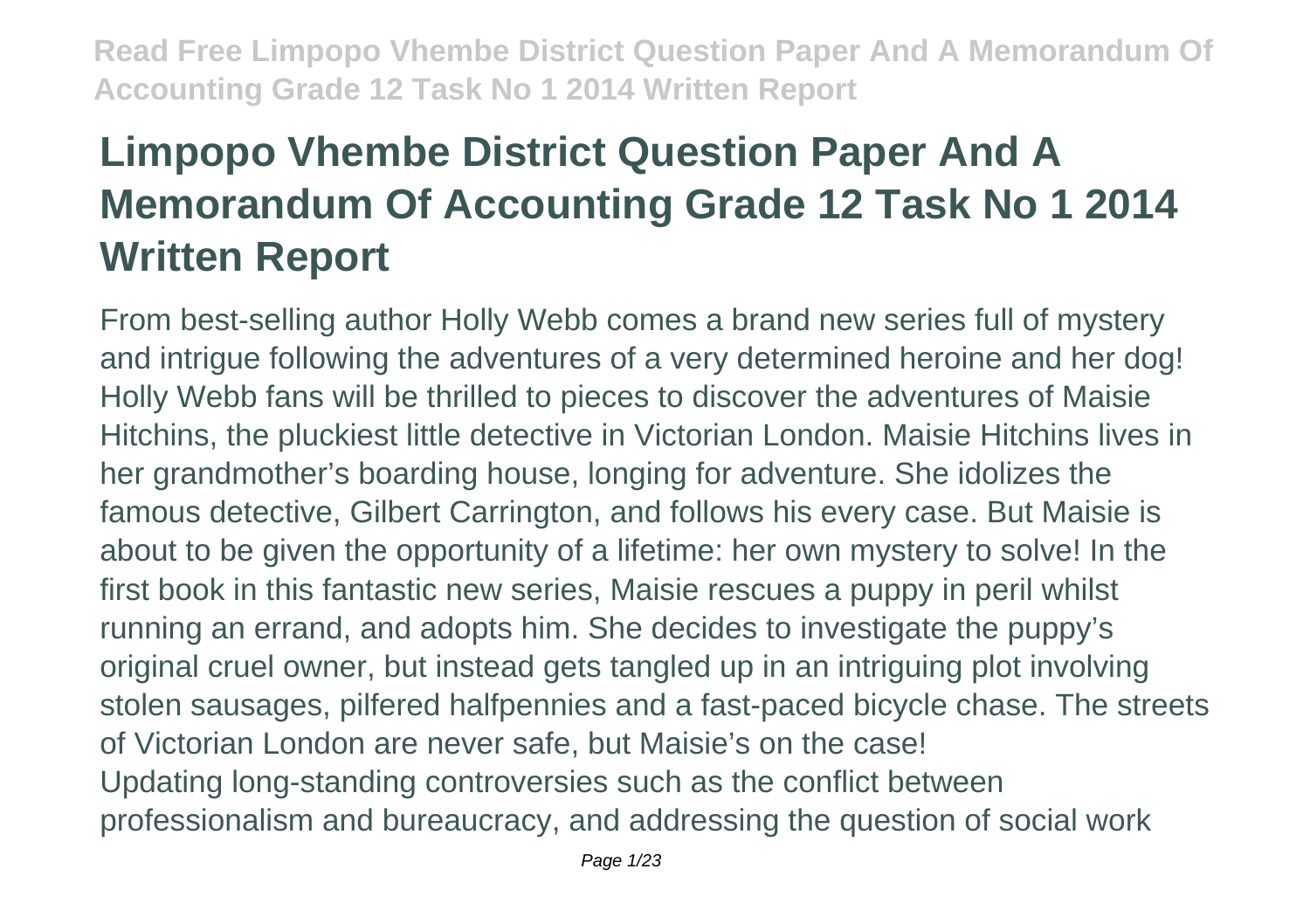autonomy within organizations, this book discusses how dwindling resources have forced social work practice to become more results-oriented in a limited time frame.

Overview: This fully-photocopiable training resource equips development and relief workers with techniques to strengthen the capacities of vulnerable communities to deal with emergencies such as those caused by drought, epidemics, floods, and population movements. The collection of participatory learning activities is based on the experience of practitioners working in southern Africa, a region which has recently faced many hardships. The activities aim to increase understanding about community risk and vulnerability, and to strengthen the training capacities of those involved in community-based disaster management. Each activity has been developed and extensively tested with organisations working in this field. Exercises are clearly laid out and are illustrated with maps, line drawings, and half tones. The approaches and activities are applicable, with adaptation for local differences, across the world. Reducing Risk is primarily a tool for practitioners working with highly vulnerable communities. It is also useful for facilitating learning activities in disaster reduction, both as a reference and as a "how to" manual. Published in South Africa by the International Federation of Red Cross and Red Crescent Societies Page 2/23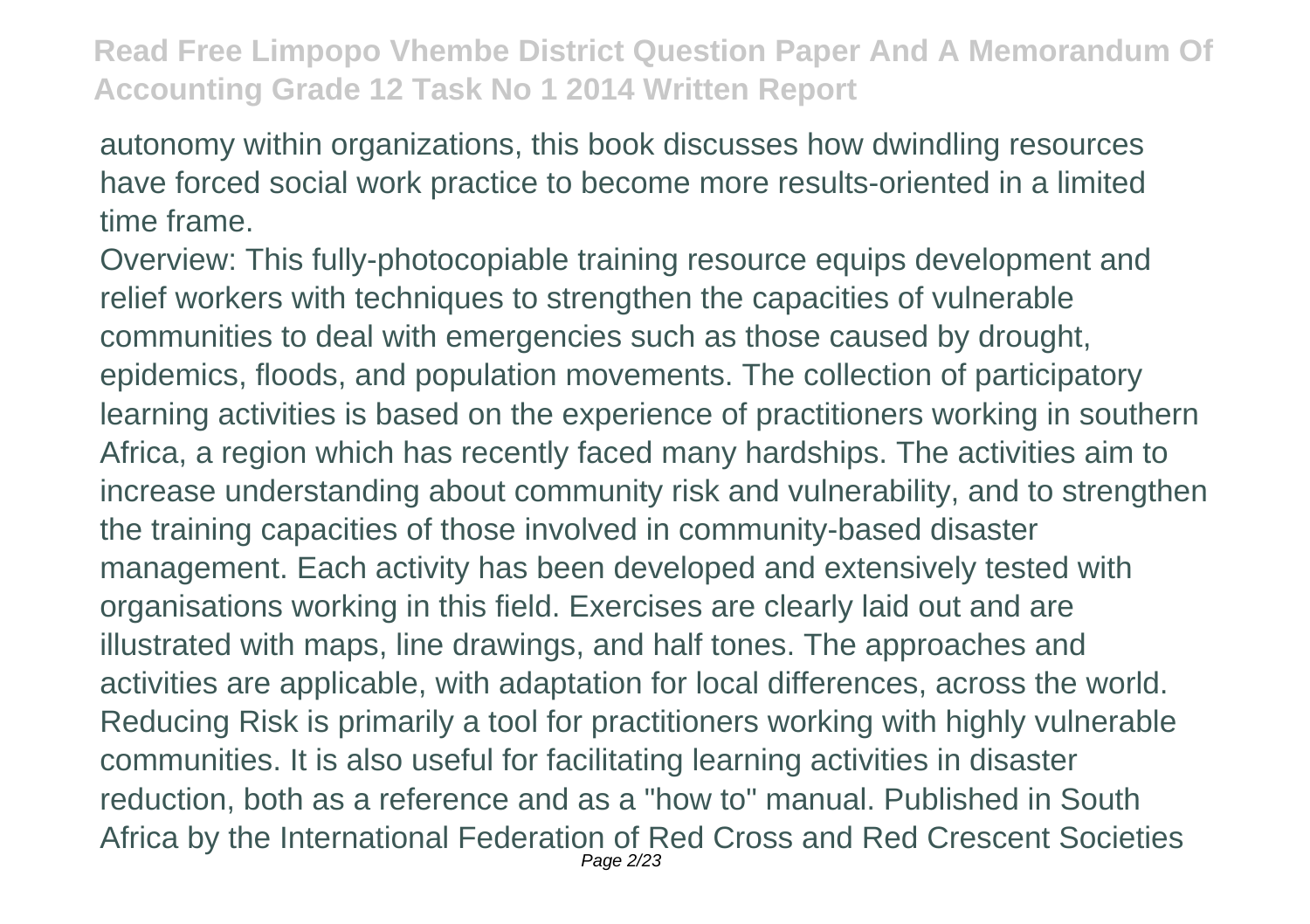and the Department of Adult and Community Education at the University of Natal. Ensuring safe environmental health conditions in health care can reduce the transmission of health care-associated infections. This document provides guidelines on essential environmental health standards required for health care in medium- and low-resource countries and support the development and implementation of national policies.

This book examines the linguistic and discursive elements of social and economic policies and national political leader statements to read new meanings into debates on border protection, national sovereignty, immigration, economic indigenisation, land reform and black economic empowerment. It adds a fresh angle to the debate on nationalisms and transnationalism by pushing forward a more applied agenda to establish a clear and empirically-based illustration of the contradictions in current policy frameworks around the world and the debates they invite. The author's novel vernacular discourse approach contributes new points of method and interpretation that will advance scholarly conversations on nationalisms, transnationalism and other forms of identity imaginings in a transient world.

Frequent drought events have recently occurred in different Mediterranean regions. These have highlighted a general inadequacy of the current strategies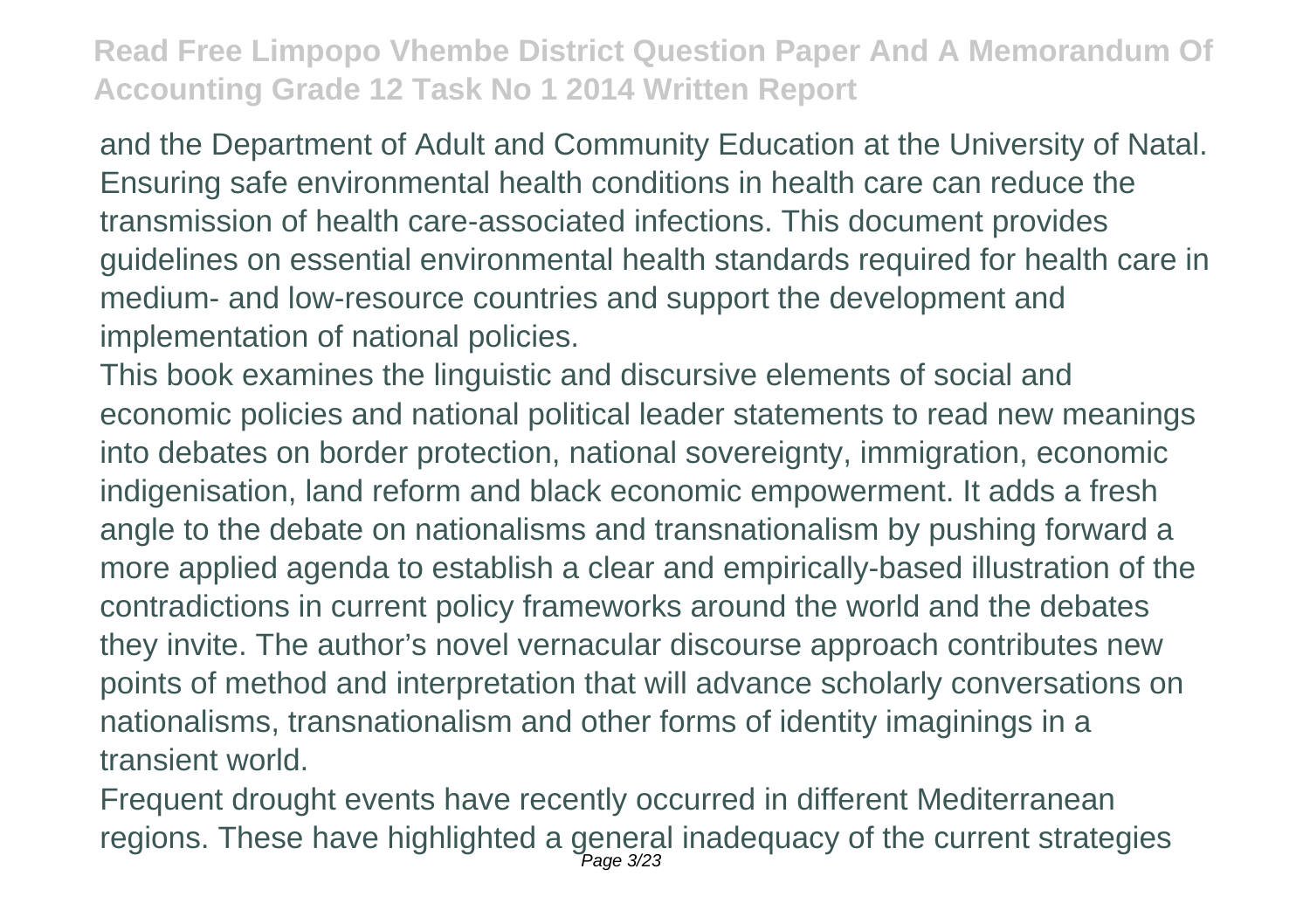applied to mitigate negative impacts of such phenomenon. This book provides various methods of drought monitoring at different spatial scales, as well as innovative drought forecasting techniques based on stochastic approaches. Besides common drought indices (i.e. SPI), new agrometeorological indices are proposed.

Each issue of Transactions B is devoted to a specific area of the biological sciences, including clinical science. All papers are peer reviewed and edited to the highest standards. Published on the 29th of each month, Transactions B is essential reading for all biologists.

In 1999, the Institute of Social and Cultural Anthropology at the University of Oxford held a workshop on the social dynamics of human reproduction. This volume contains 12 papers from scholars in Britain and the U.S. that were originally presented at that workshop. Topics include, for example, motherhood among young prostitutes in Thailand, the meaning of children in Hong Kong, and the reproductive health of refugees. Annotation copyrighted by Book News, Inc., Portland, OR

Master's Thesis from the year 2010 in the subject Medicine - Public Health, , course: MASTER OF DENTAL SURGERY, language: English, abstract: Background and objectives: Growing urbanization has led to several changes in the healthcare sector.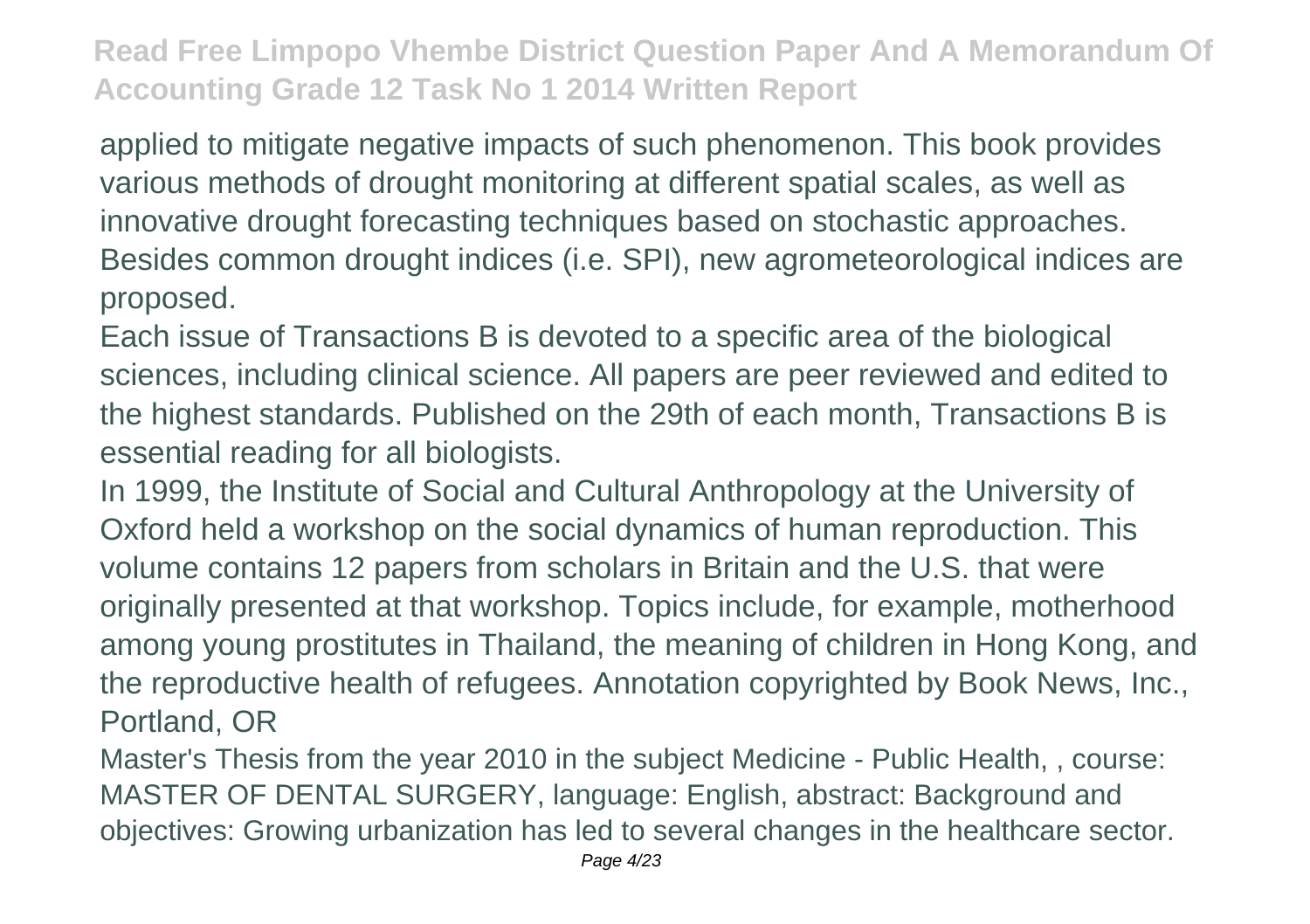While on one hand, access to healthcare services are being provided to the community thereby resulting in the better health for all, improper management of biomedical waste emanating from these healthcare establishments has also given rise to many environmental and health problems. Although awareness in this issue has considerably increased over the last few years, sensitivity to this problem has been limited. Most hospitals are not actively involved in addressing this problem. Also, the staffs are not trained in the proper waste management procedures. The present interventional study was conducted to assess the knowledge, attitude and practice about hospital waste management, to provide training programme on hospital waste management and to assess the effect of training among the staff of dental teaching hospitals in Bangalore city. Methodology: A specially prepared and pre-tested structured questionnaire was given to assess the knowledge, attitude and practices among the staff of dental teaching hospitals and collected personally. One day training programme on the hospital waste management was organized at each dental college. Intervention was evaluated by assessing improvements in their knowledge, change in attitude and practice scores after intervention in comparison to the base line scores. Results: Two months after intervention there was a 24.4% improvement in knowledge among the dentists, 18.7% improvement among auxiliaries and 23.3% improvement (p Globally, libraries are the backbones of the institutions in which they exist, irrespective of whether they are in a developed country or a developing country. Ideally, no school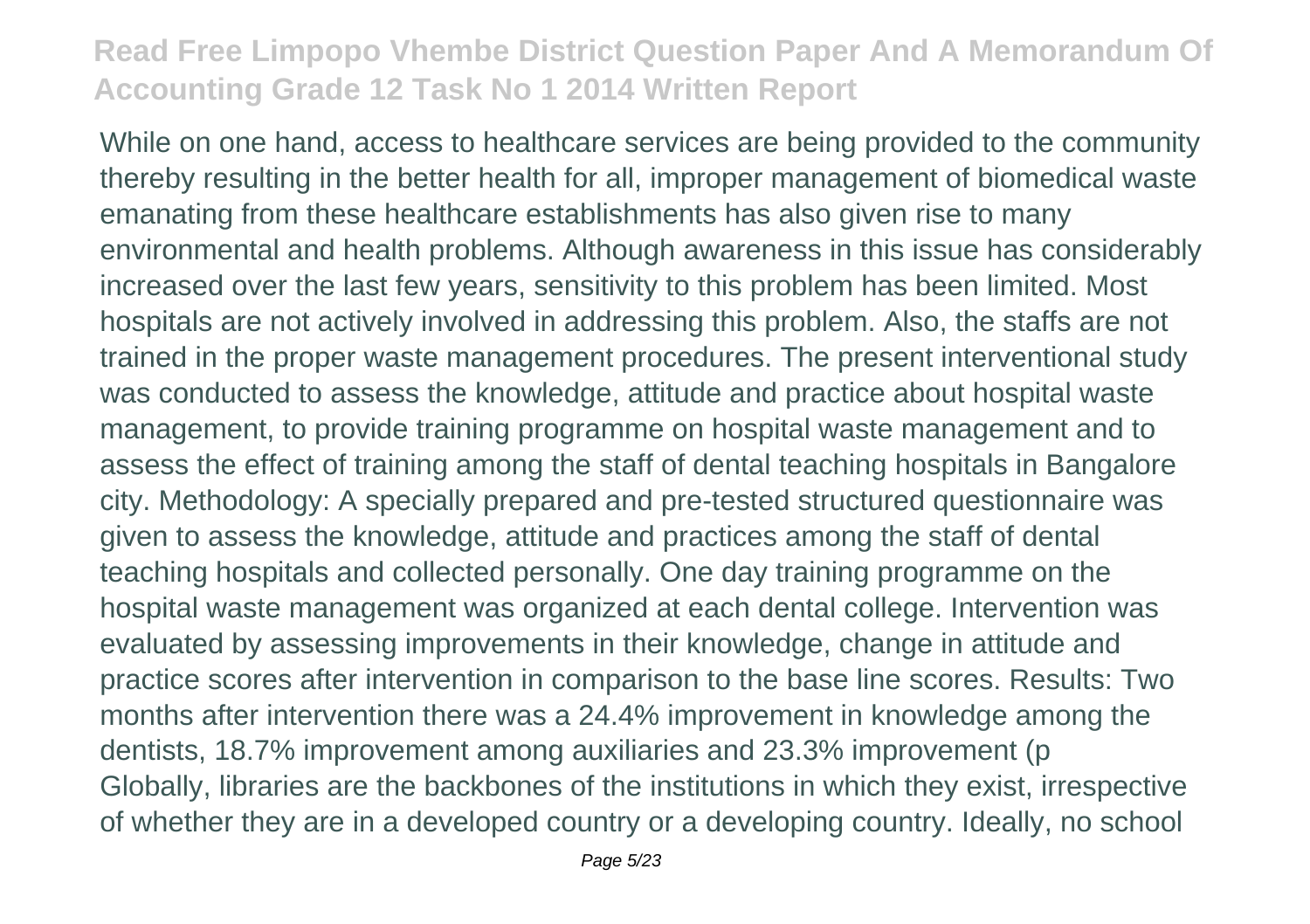should operate without one. Different types of libraries provide various kinds of information to a range of people. This collection of articles will attract the attention of education authorities, education policy makers, subject teachers, teacher librarians, academics, students, and parents. Young adults can also obtain information here concerning career or vocational guidance. This book promotes the use of libraries in students' learning and quality of education.

The book exposes various mechanisms and methods by which covert colonial mechanisms are employed to perpetuate colonialism, especially in Africa. Less overt and more covert perpetuation of colonialism is done through the use of networks. The main achievement of the initial phase of colonialism was the establishment of networks that are nefarious and omnipresent; constituting "distributed presence," which allows for "action at a distance." As a result, colonial subjects became willing participants in these processes, unbeknownst to them, which perpetuated their own colonialism. The book exposes forms of colonialism where manufactured consent is used to perpetuate colonialism. Trapped in this capitalist, Western, Christian language and moral world order without sovereignty, African countries continuously sink deeper into the colonial quagmire.

Taphonomy, the study of the processes leading to the fossilization of organic remains, is one of the most important avenues of inquiry in human origins research. Breathing Life into Fossils is a major contribution to taphonomic studies in paleoanthropology and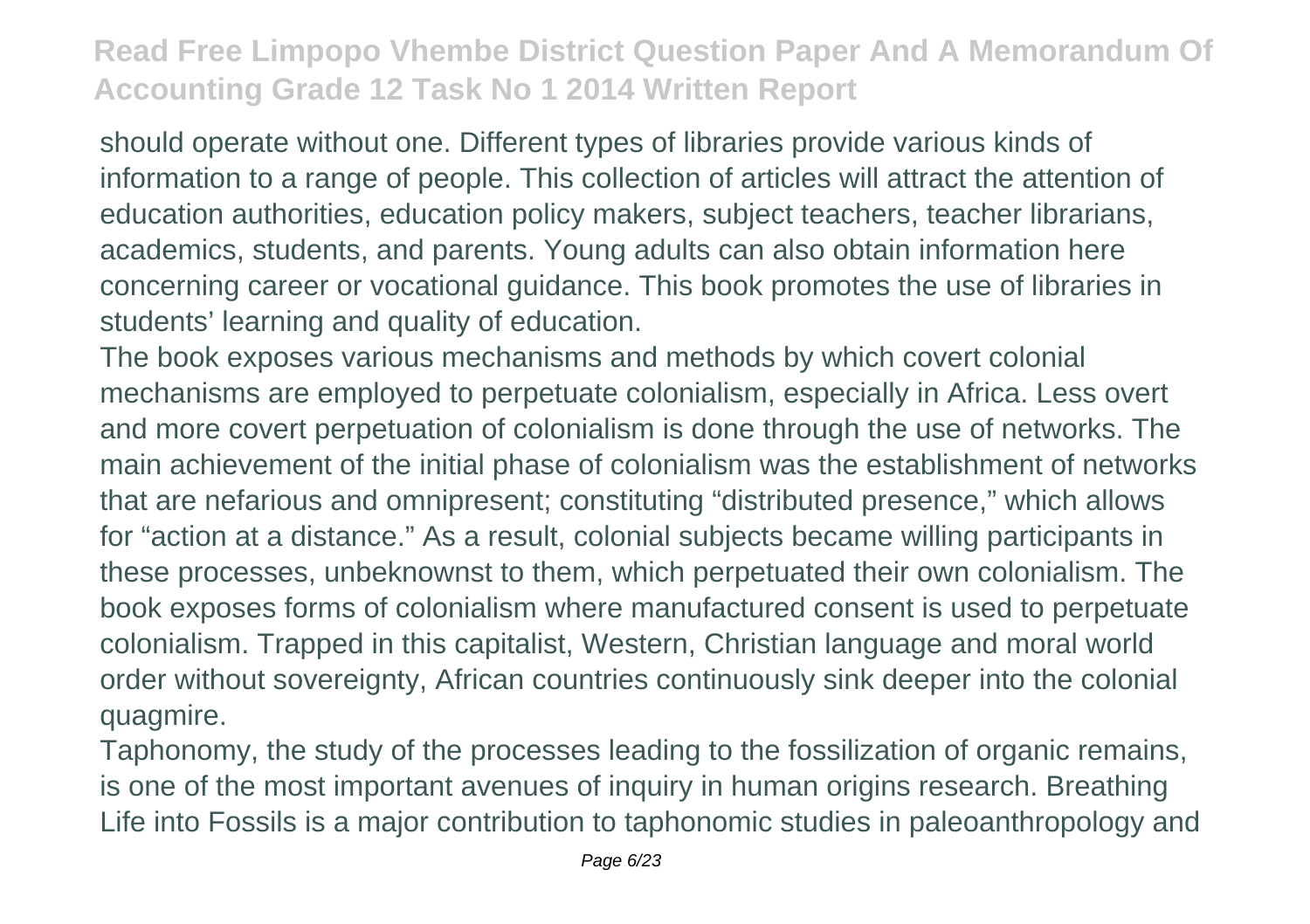natural history. This book emanates from a Stone Age Institute conference celebrating the life and career of naturalist Bob Brain, a pioneer in bringing taphonomic perspectives to human evolutionary studies. Contributions by leading researchers provide a state-of-the art look at the maturing field of taphonomy and the unique perspectives it provides to research into human origins. This important volume reveals approaches taken to the study of bone accumulations at prehistoric sites in Africa, Eurasia, and America, and provides fascinating insights into patterns produced by carnivores, by hunter-gatherers, and by our human ancestors.

This handbook examines agricultural and rural development in Africa from theoretical, empirical and policy stand points. It discusses the challenges of the United Nations Sustainable Development Goals (SDGs) and assesses how poverty and other development concerns can be addressed in rural communities through agricultural transformation. Additionally, the handbook extends the Post-2015 Development Agenda and it emphasizes the importance of the agricultural sector as it is closely related to the issues of food sustainability, poverty reduction, and employment creation. The contributors suggest multiple evidence-based policies to develop the rural areas through the transformation of the agricultural sector which can significantly benefit the African continent.

Chapter 1. Introduction -- chapter 2. Disease burden and 2015 targets assessment - chapter 3. TB case notifications and treatment outcomes -- chapter 4. Drug-resistant TB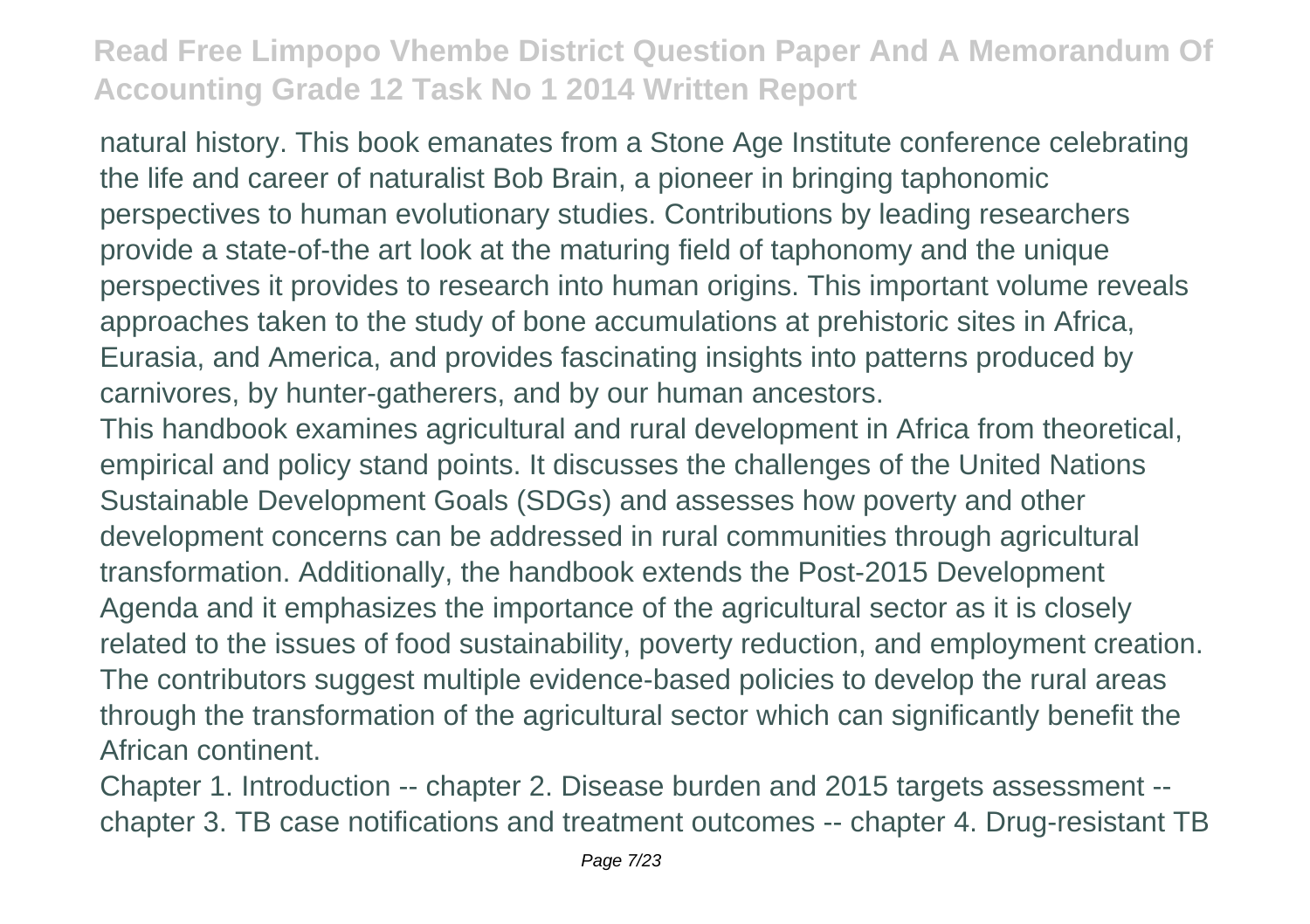-- chapter 5. Diagnostics and laboratory strengthening -- chapter 6. Addressing the coepidemics of TB and HIV -- chapter 7. Financing -- chapter 8. Research and development -- Annexes.

Sam Mahlaule was born in Gandlanani village which is under chief Mavambe. He started school at Ripindzi lower Primary School. From Ripindzi, he went to Tiyiselani higher primary school, then to Shirilele High school at Mavambe village, he is been taught English by Mr. Netshilindi & Mr. Bela Nyathi. MALAMULELES LAMENT is his first creation. In 1997 while he was doing matric, After writing three papers during final Exam he was struck by madness. Then he was send to ST Johns church for treatment in his village. Six month Later he recovered. When he returned to school in 1999 he didnt make it and never cared to repeat.

The World Malaria Report 2016 summarizes information received from malariaendemic countries and other sources and updates the analyses presented in the 2015 report. The World Malaria Report is WHO's flagship malaria publication released each year in December. It assesses global and regional malaria trends, highlights progress towards global targets, and describes opportunities and challenges in controling and eliminating the disease. Most of the data presented in this report is for 2015. This volume brings together a collection of papers by some experts in medicinal plants. It is presented as a contribution to clarifying the many policy and technical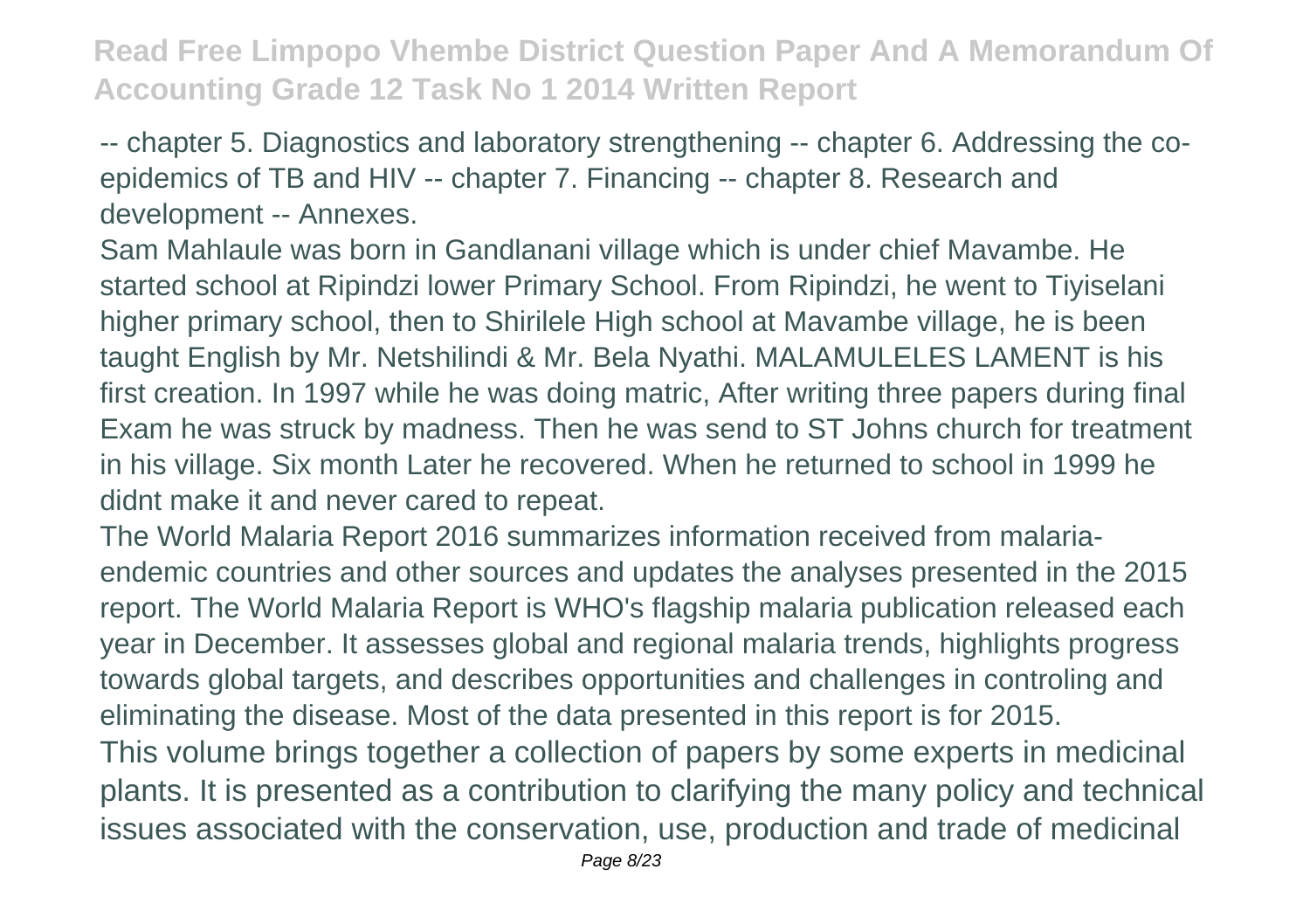plants. This publication draws attention to the huge contribution of medicinal plants to traditional and modern health care systems, but also alert the readers on the many problems and challenges facing their sustainable development, such as: assessment and management of the medicinal plant resource base; best harvesting and processing practices; trade issues and aspects dealing with the intellectual property rights on traditional medicine by indigenous peoples. The use of this document will help raise the awareness on medicinal plants as an important forest resource, and will help ensure that medicinal plants are adequately included in forest conservation and utilization programmes. Once pollutants are released into the atmosphere, they cannot be removed easily nor can the reaction with atmospheric constituents be ceased. However, through enhancing our understanding of control technology, further addition of pollution can be forestalled. Through better understanding of innovations in the field of air pollutant control technology and modelling, better cost-effective control equipment can be designed to achieve a clean biosphere for sustainable life in the near future. Global Perspectives on Air Pollution Prevention and Control System Design is a pivotal reference source that provides vital research on the understanding of the basic concepts of air pollution, modeling concepts, development of various models for source-specific pollutants, and dispersion. Page 9/23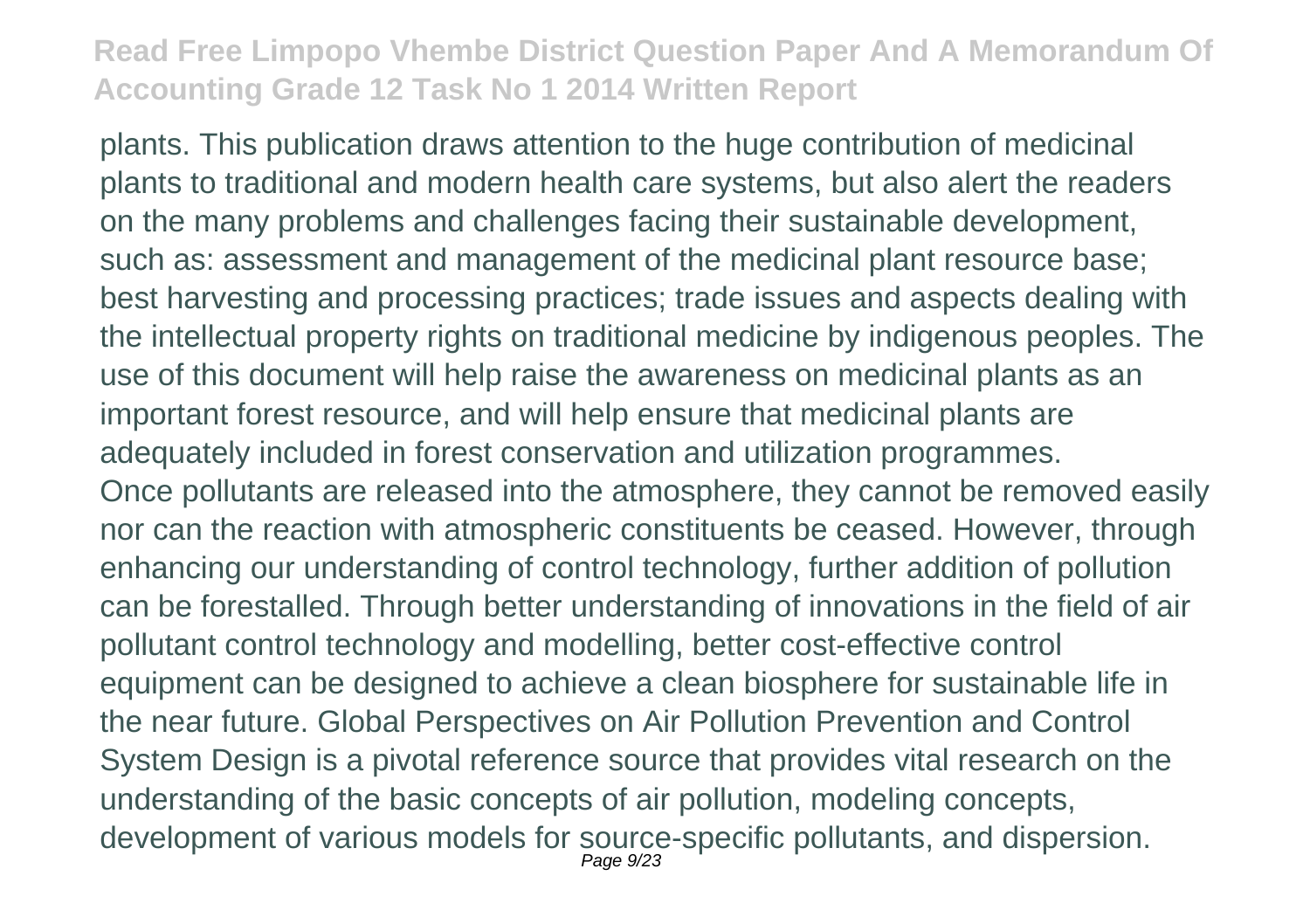While highlighting topics such as climate change, fossil fuels, and motor vehicle emissions, this publication explores the links between the global impact on climate change and modeling concepts of indoor air pollutants. This book is ideally designed for professors, students, researchers, environmental agencies, environmentalists, policymakers, and government officials, seeking current research on future solutions in critical fields of air pollution.

This book examines an important paradigm shift in biology: Plants and animals, traditionally viewed as individuals, are now considered to be complex systems and host to a plethora of microorganisms. After first presenting historical aspects of microbiota research, bacterial compositions of individual microbiomes and the critical analysis of current methods, the book discusses how microbial communities inside the human body are profoundly affected by numerous factors, such as macro- and micro-nutrients, physical exercise, antibiotics, gender and age. As described by current research, the author highlights how microbiomes contribute to the fitness of the host by providing nutrients, inhibiting pathogens, aiding in the storage of fat during pregnancy, and contributing to development and behavior. The author not only focusses on prokaryotic components in microbiomes, but also addresses single-cell eukaryotes and viruses. This follow-up to the successful book The Hologenome Concept: Page 10/23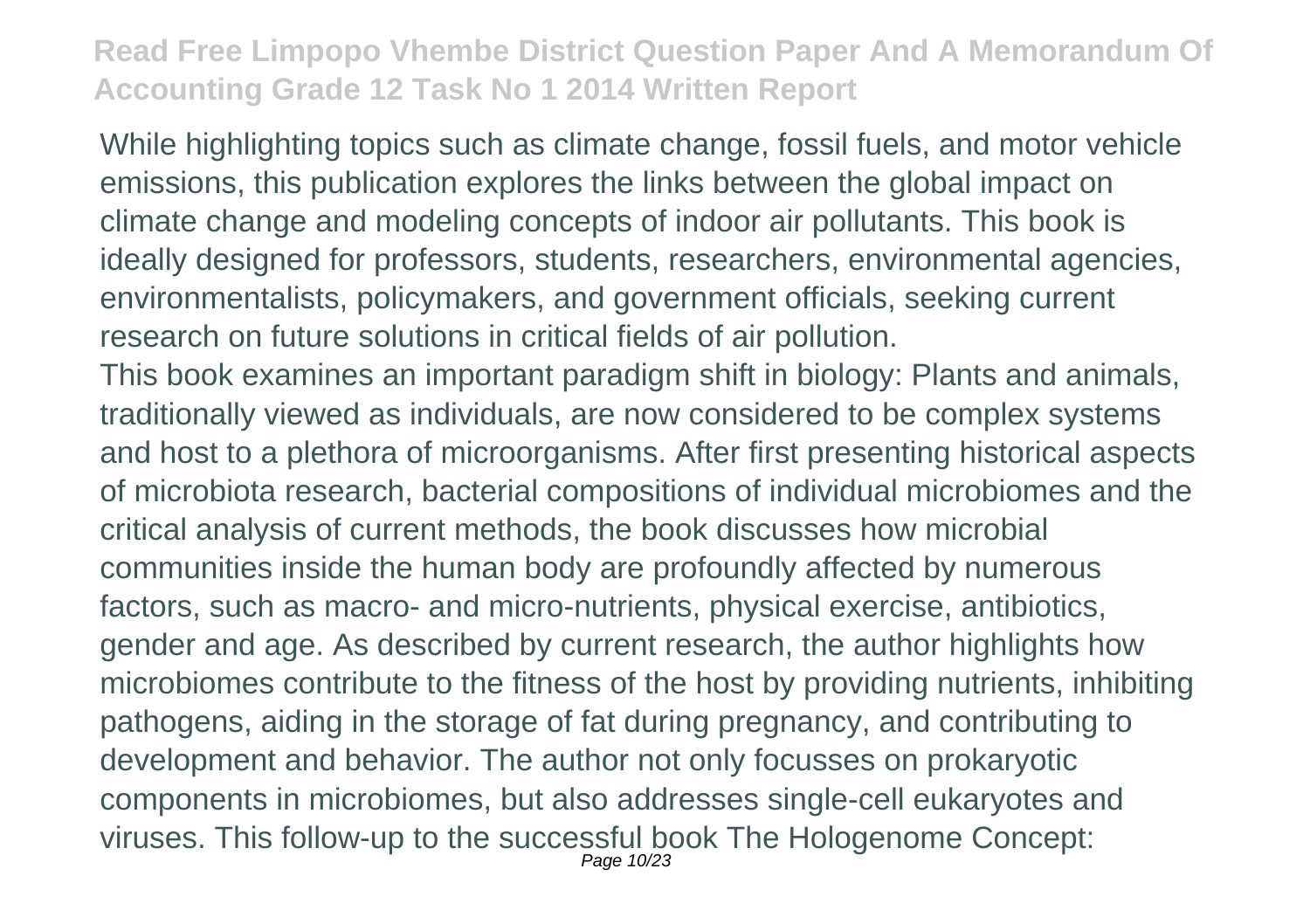Human, Animal and Plant Microbiota, published in 2013, provides a contemporary overview of microbiomes. It appeals to anyone working in the life sciences and biomedicine.

The abstracts of the XXX International Congress of Psychology (July 2012, Cape Town) are published as a supplement to Volume 47 of the International Journal of Psychology. The published volume includes the abstracts of the invited addresses, symposia, oral and poster presentations, numbering over 5,000 separate contributions and creating an invaluable overview of the discipline of psychological science around the world today.

A sweeping, groundbreaking, and comprehensive treasury of the most essential presidential writings, featuring a richly varied mix of the beloved and the littleknown, from stirring speeches and shrewd remarks to behind-the-scenes drafts and unpublished autobiographies. From the early years of our nation's history, when George Washington wrote his humble yet powerful Farewell Address, to our current age, when Barack Obama delivered his moving speech on the fiftieth anniversary of the Selma-to-Montgomery marches, America's presidents have upheld a tradition of exceptional writing. Now, for the first time, the greatest presidential writings in history are united in one monumental treasury: the very best campaign orations, early autobiographies, presidential speeches,<br>Page 11/23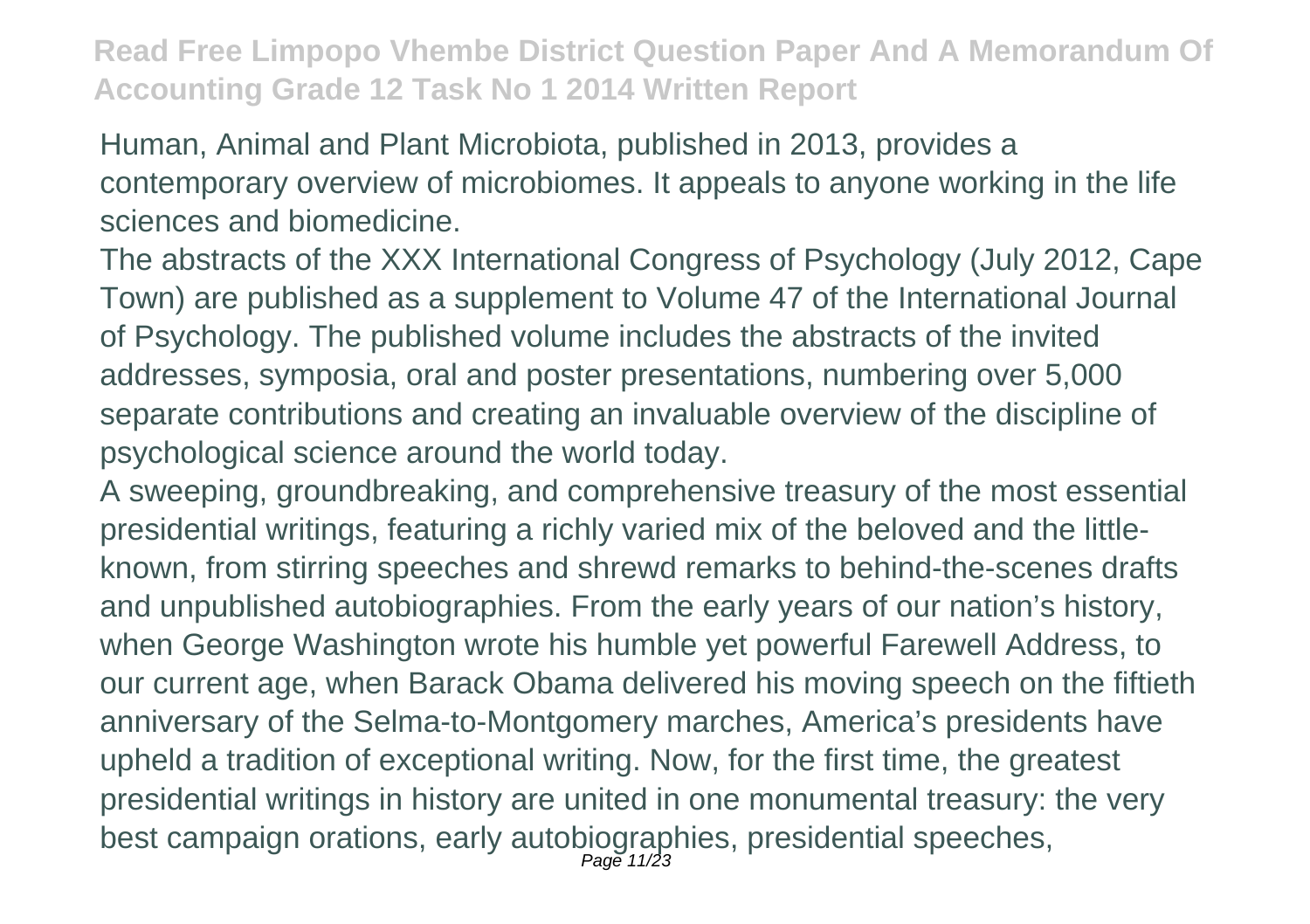postpresidential reflections, and much more. In these pages, we see not only the words that shaped our nation, like Abraham Lincoln's Emancipation Proclamation and Franklin D. Roosevelt's Infamy speech, but also the words of young politicians claiming their place in our history, including excerpts from Woodrow Wilson's Congressional Government and Obama's career-making convention speech, and the words of mature leaders reflecting on their legacies, including John Adam's autobiography and Harry S. Truman's Memoirs. We even see hidden sides of the presidents that the public rarely glimpses: noted outdoorsman Teddy Roosevelt's great passion for literature or sunny Ronald Reagan's piercing childhood memories of escorting home his alcoholic father. Encompassing notable favorites like Lincoln's Gettysburg Address and John F. Kennedy's Inaugural Address as well as lesser-known texts like Thomas Jefferson's Notes on the State of Virginia and James Polk's candid White House diary, The Best Presidential Writing showcases America's presidents as thinkers, citizens, and leaders. More than simply a curation of must-read presidential writings, this unique collection presents the story of America itself, told by its highest leaders. What is America? Who is America for? What will America become? Since our nation's founding, different presidents have offered different answers. In their writings, we see frontiers expand, ideals transform, and Page 12/23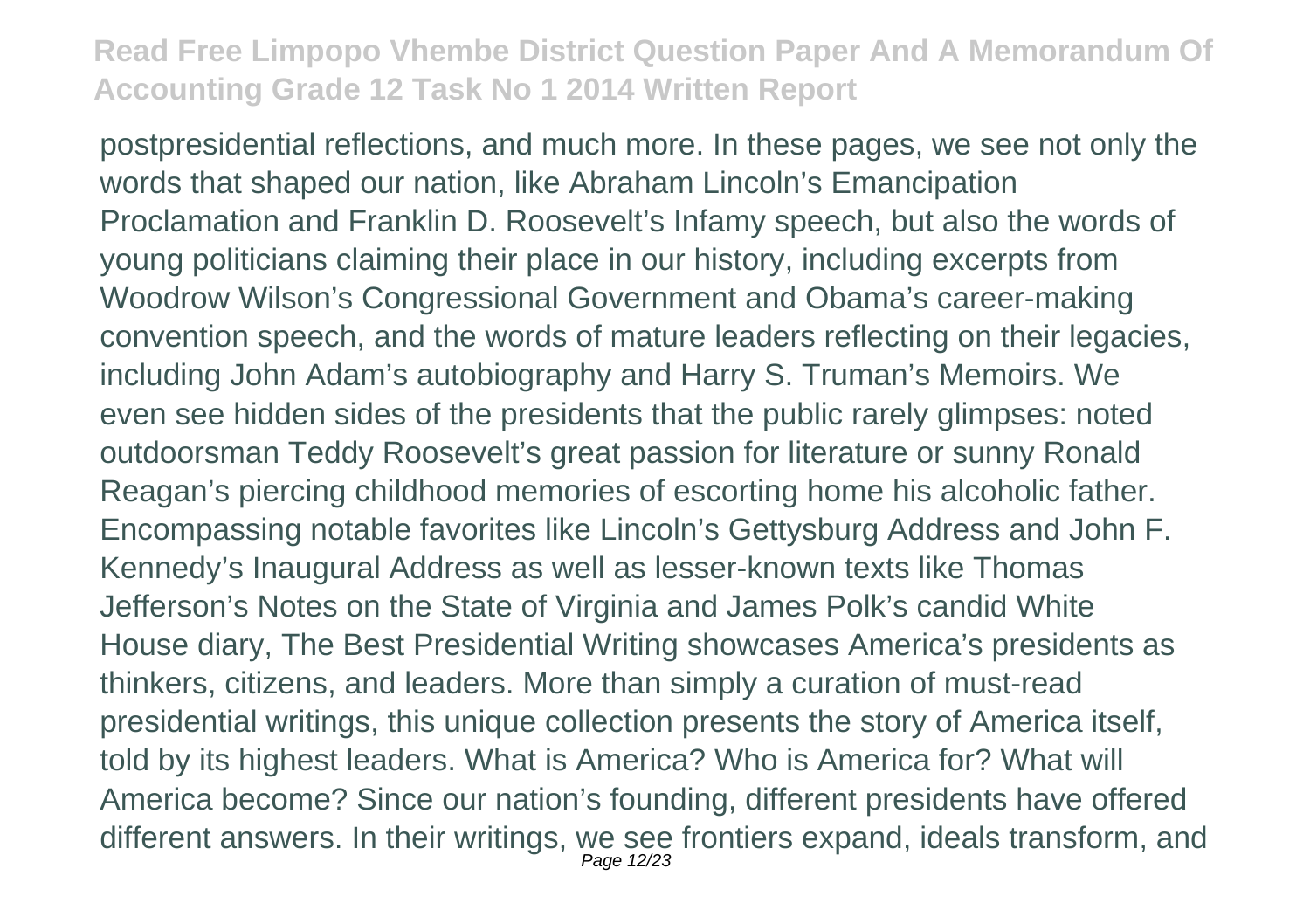novel ideas take root. Even the most famous speeches find new meanings or fresh connections when read in this sweeping context, making The Best Presidential Writing a trove full of insight and an essential historical document. The modern workplace is often thought of as cold and rational, as no place for the experience and expression of emotions. Yet it is no more emotionless than any other aspect of life. Individuals bring their affective states and emotional "buttons" to work, leaders try to engender feelings of passion and enthusiasm for the organization and its mission, and consultants seek to increase job satisfaction, commitment, and trust. This book advances the understanding of the causes and effects of emotions at work and extends existing theories to consider implications for the management of emotions. The international cast of authors examines the practical issues raised when organizations are studied as places where emotions are aroused, suppressed, used, and avoided. This book also joins the debate on how organizations and individuals ought to manage emotions in the workplace. Managing Emotions in the Workplace is designed for use in graduate level courses in Organizational Behavior, Human Resource Management, or Organizational Development - any course in which the role of emotions in the workplace is a central concern. Scholars and consultants will also find this book to be an essential resource on the latest theory and practice in this Page 13/23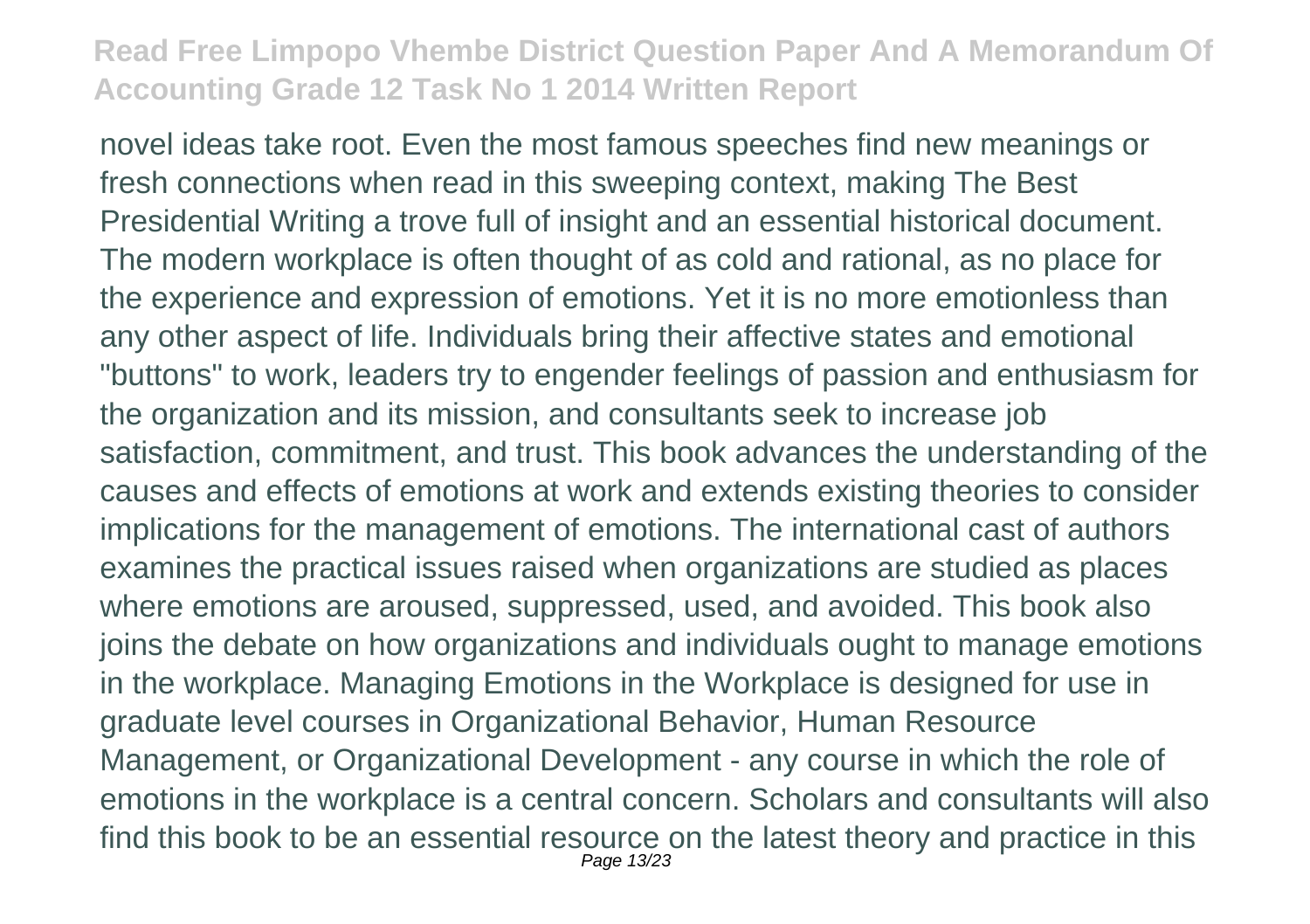emerging field.

Global Perspectives on Air Pollution Prevention and Control System DesignIGI **Global** 

Pattern Analysis and cluster mapping made easy About This Book Analyze patterns, clusters, and spatial relationships using ArcGIS tools Get up to speed in R programming to create custom tools for analysis Sift through tons of crime and real estate data and analyze it using the tools built in the book Who This Book Is For This book is for ArcGIS developers who want to perform complex geographic analysis through the use of spatial statistics tools including ArcGIS and R. No knowledge of R is assumed. What You Will Learn Get to know how to measure geographic distributions Perform clustering analysis including hot spot and outlier analysis Conduct data conversion tasks using the Utilities toolset Understand how to use the tools provided by the Mapping Clusters toolset in the Spatial Statistics Toolbox Get to grips with the basics of R for performing spatial statistical programming Create custom ArcGIS tools with R and ArcGIS Bridge Understand the application of Spatial Statistics tools and the R programming language through case studies In Detail Spatial statistics has the potential to provide insight that is not otherwise available through traditional GIS tools. This book is designed to introduce you to the use of spatial statistics so you can solve Page 14/23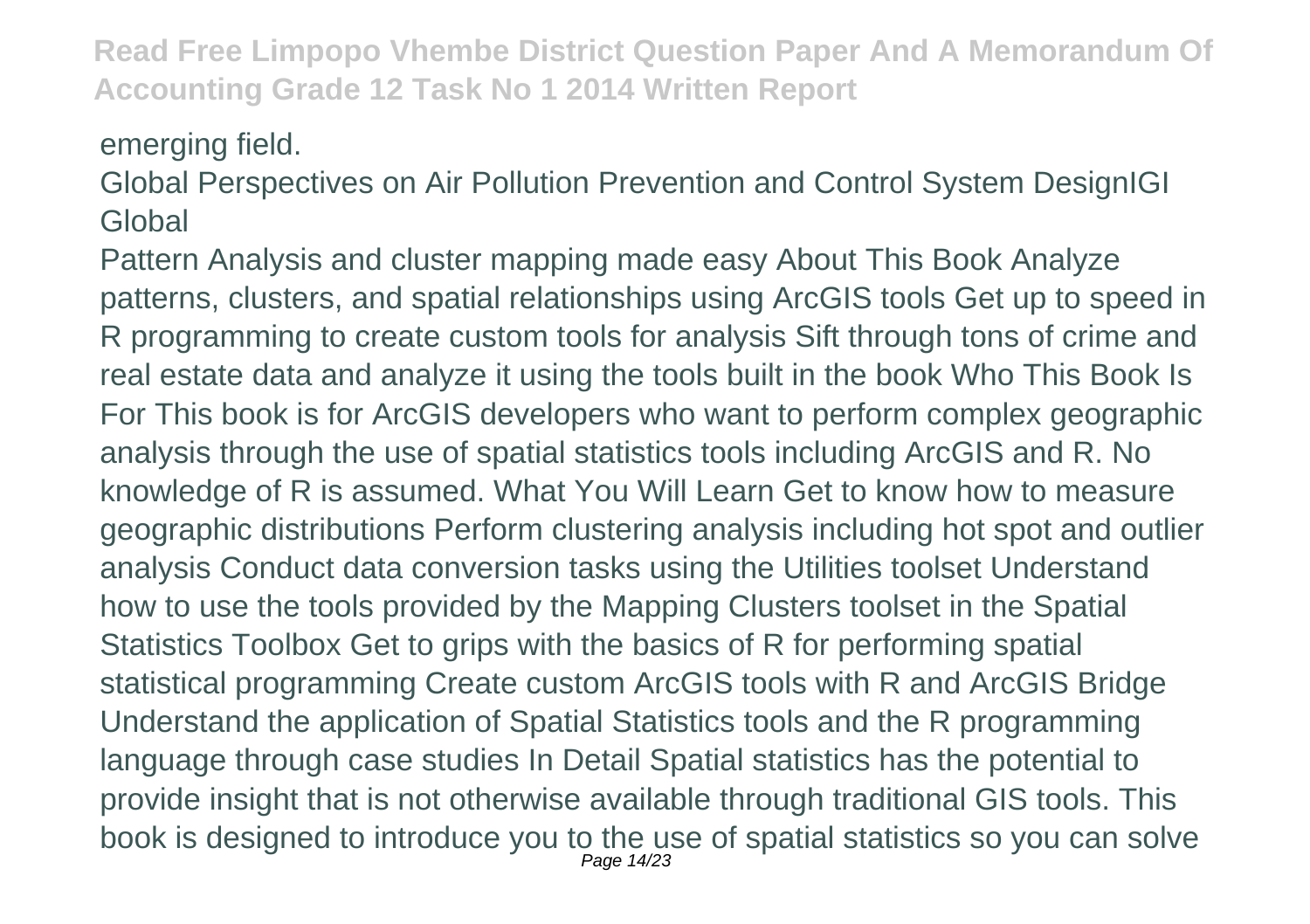complex geographic analysis. The book begins by introducing you to the many spatial statistics tools available in ArcGIS. You will learn how to analyze patterns, map clusters, and model spatial relationships with these tools. Further on, you will explore how to extend the spatial statistics tools currently available in ArcGIS, and use the R programming language to create custom tools in ArcGIS through the ArcGIS Bridge using real-world examples. At the end of the book, you will be presented with two exciting case studies where you will be able to practically apply all your learning to analyze and gain insights into real estate data. Style and approach Filled with live examples that you can code along with, this book will show you different methods and techniques to effectively analyze spatial data with ArcGIS and the R language. The exciting case studies at the end will help you immediately put your learning to practice.

Motivation makes all the difference. And what's more motivating than the expectation of success? The instructions are clear and to the point, so students can quickly get down to writing practice in these 64-page worktexts. Helpful prompts pack the worktext lesson pages including illustrations, examples, and sample responses. Sample Content: book and movie reviews, travelogue, a character sketch, fashions.

Indigenous knowledge systems (IKS) are a combination of knowledge systems encompassing technology; social, economic, and philosophical learning; or educational, legal, and governance systems. The lack of documentation of these systems presents a problem as the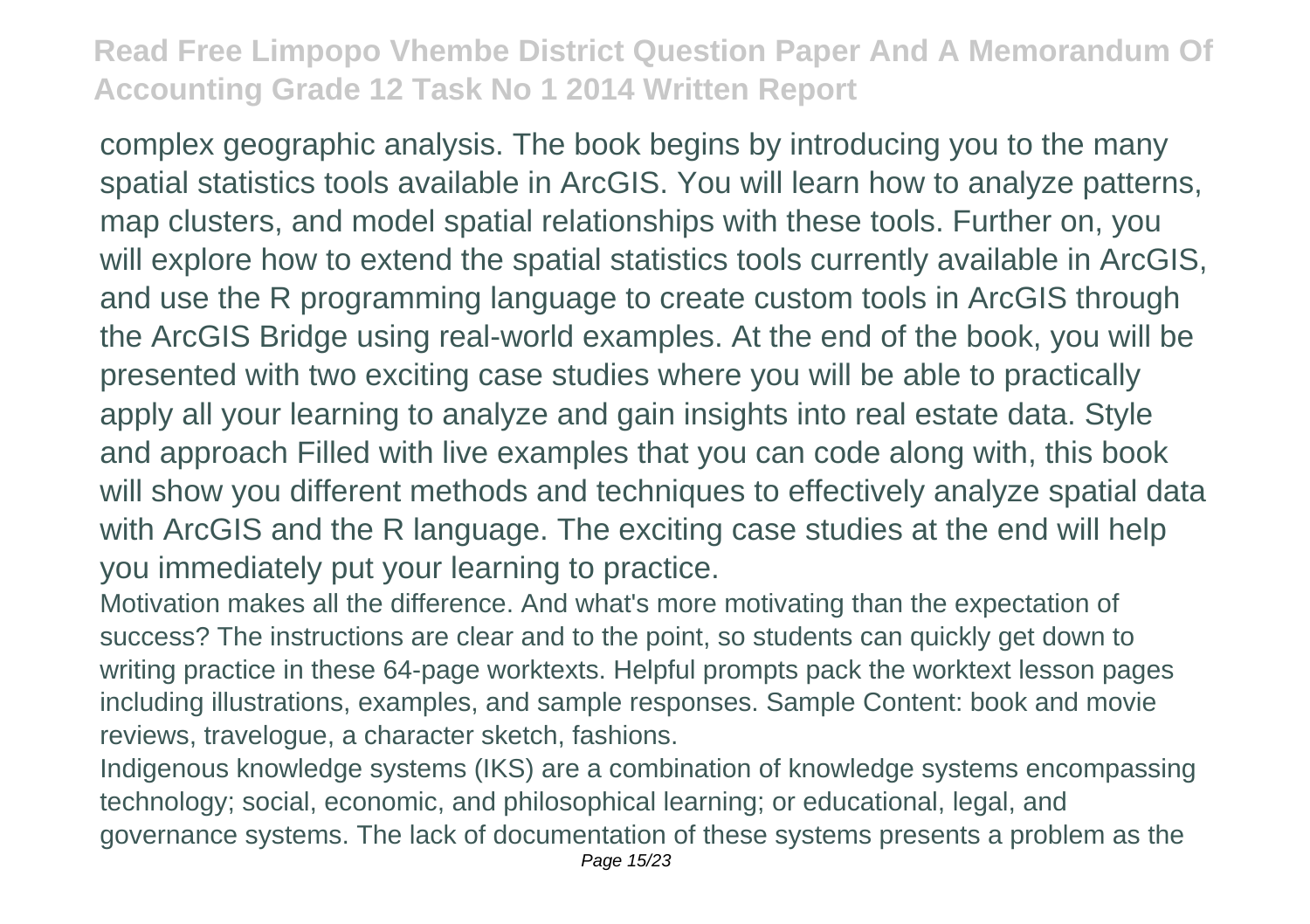knowledge is fading away over time. In response, it is essential that policies and strategies are undertaken to ensure that these systems are protected and sustained for generations to come. The Handbook of Research on Protecting and Managing Global Indigenous Knowledge Systems is a comprehensive reference source that works to preserve indigenous knowledge systems through research. Focusing on key concepts such as tools of indigenous knowledge management and African indigenous symbols, the book preserves and promotes indigenous knowledge through research and fills the void staff and students within the field of indigenous knowledge systems face with the current lack of research and resources. This book is ideal for university students, lecturers, researchers, academicians, policymakers, historians, sociologists, and anyone interested in the field of indigenous knowledge systems. These case studies complement the earlier groundbreaking work of Natural Disaster Hotspots: A Global Risk Analysis published in April 2005. Three case studies address specific hazards: landslides, storm surges and drought. An additional, three case studies address regional multihazard situations in Sri Lanka, the Tana River basin in Kenya, and the city of Caracas, Venezuela.

A series of case studies revealing how the indigenous people of Africa are coping with the local environment by using a number of methods such as soil conservation, diversification, pastoral systems, irrigation projects and innovative crop-growing strategies.

The large scale digital transformation of society has partly been hinged on the changing nature of innovation from Closed Innovation, anchored largely on internal ideas, paths, architectures and systems to Open Innovation, characterized by the reliance on both internal and external ideas, paths, architectures and systems The open architecture of the Internet, characterized by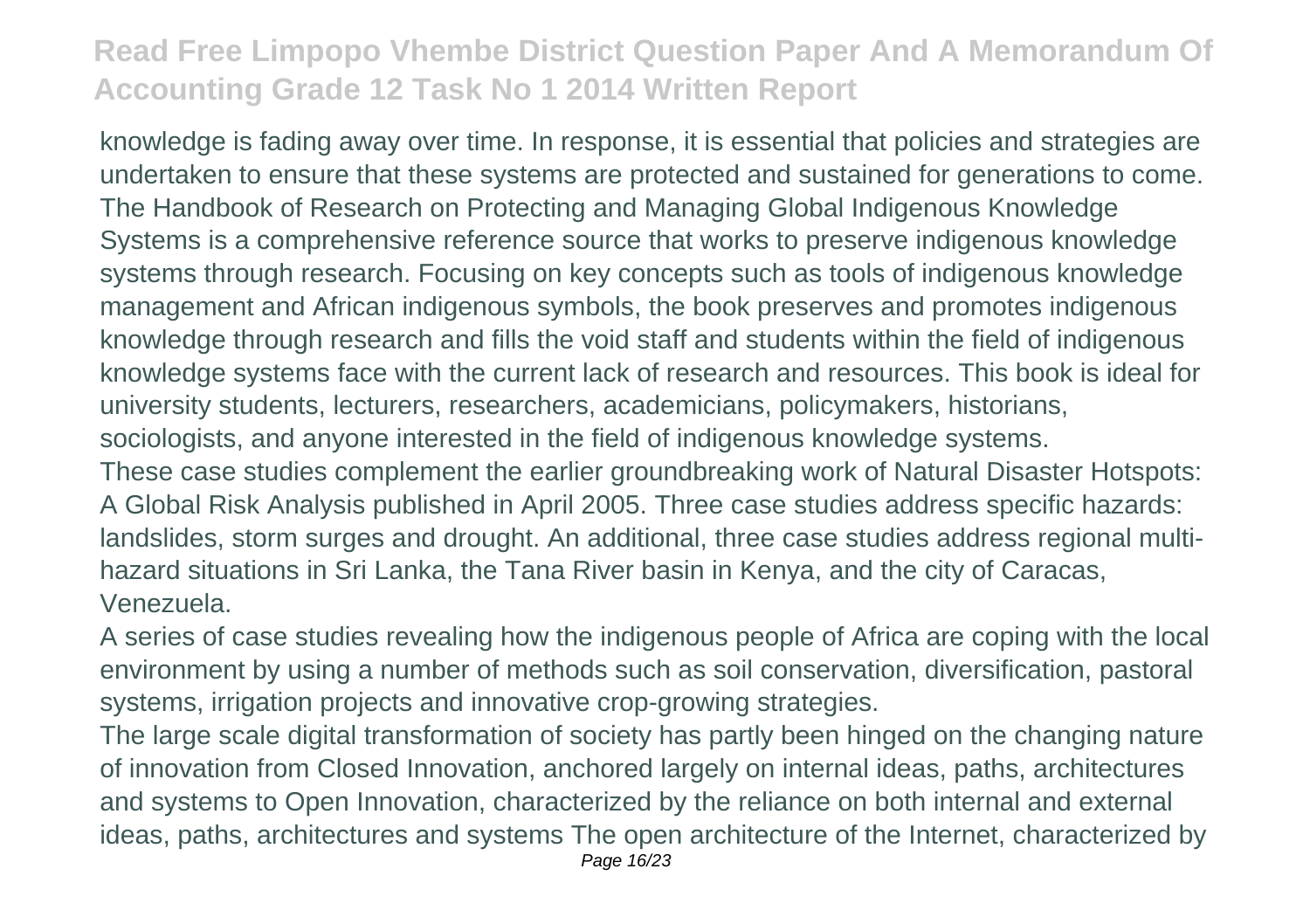nomadic, transparent, cloud and fog computing environments, is the basis of a collaborative, peer to peer, sharing economy, currently stirring and sustaining development of Open Innovations in different regions of the globe The focus of the 2019 Open Innovations Conference on New Frontiers on Digital Transformation seeks to provide a platform in which inter disciplinary and multi disciplinary research and practice elevates the concept of Open Innovations as an enabler of human progress

An increasing number of people today cross the Beitbridge border of South Africa and Zimbabwe. This comes with a corresponding growth of creative strategies that seek to aid the crossing of those people and goods that may lack the necessary documentation. Such 'informal' border crossings have come to define one of the important economic regions in Southern Africa, the post-1994 Limpopo Valley. This thesis approaches routine acts of facilitating undocumented border crossings as an everyday social politics with deep historical roots. By use of archival and ethnographic methods, the thesis examines the social history and embodied practices of a variety of actors who engage in undocumented border crossings. A particular focus is placed on the role of private transporters (omalayitsha), who represent an important link between an exclusionary and yet fragmentary migration regime and undocumented travellers. In three theoretical and four empirical chapters, and inspired by border studies as well as the critical realist approach in migration studies, the thesis connects border practice to irregular movement and cheap labour within a regional context defined, in part, by dispossession. Through thick interpretations of the lived experience of border practice, the study also connects such political economic processes (e.g. migrant irregularity, labour precarity and economic informality) to questions of social identity and migrant subjectivities. By Page 17/23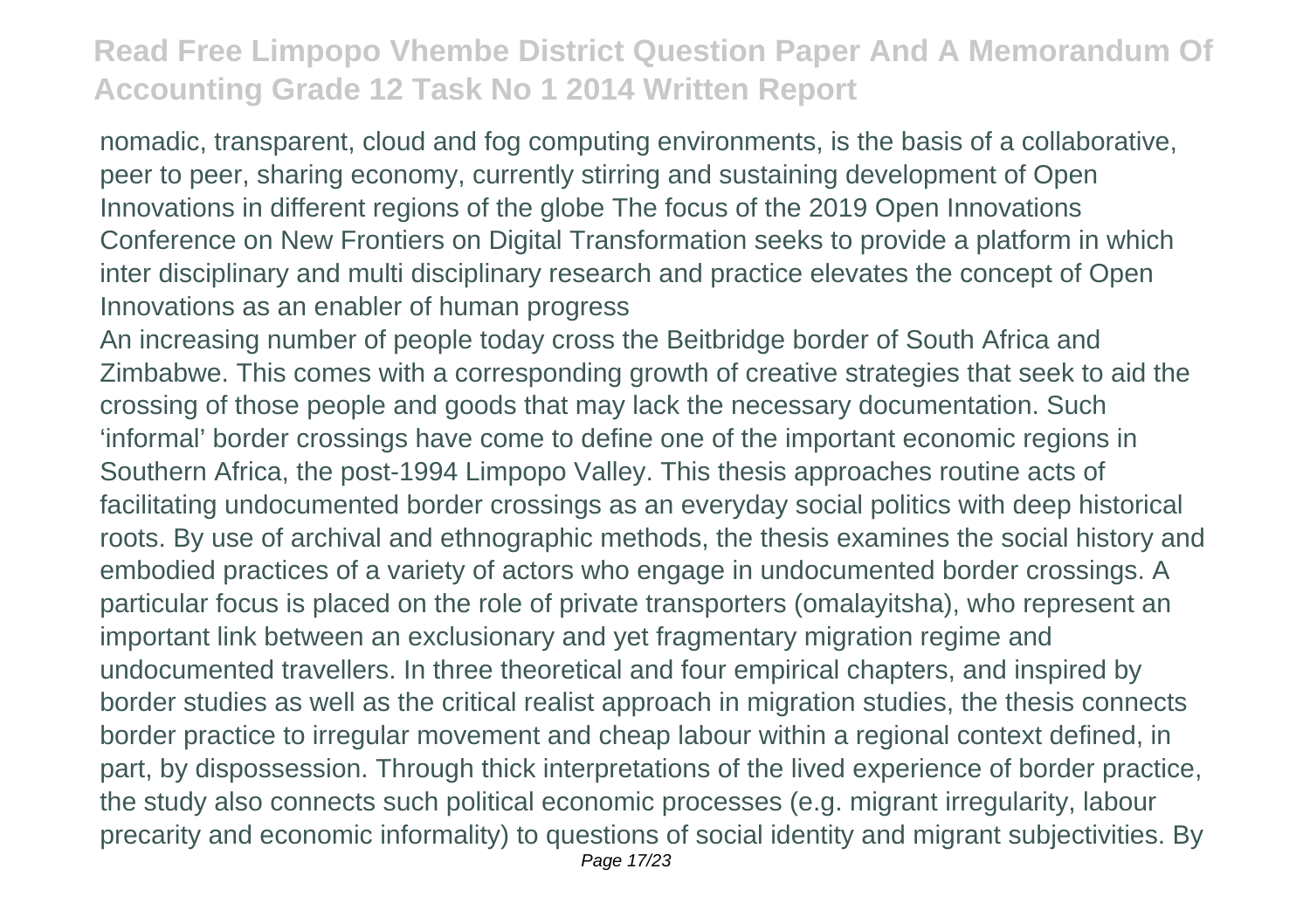situating the figure of the hyena at the centre of Southern African border struggles, the thesis invents an analytical concept that serves both an empirical and a theoretical task. Empirically, it enables a synthetic understanding of how everyday contestations around the possibility to work across the border for low-skill migrants have been interacting, through time, with broader processes of capital accumulation to partly shape the region's migrant labour system. Theoretically, it shows how facilitation of undocumented border crossings calls for new sociological models that can account for processes that escape binary classification (as formal or informal, inclusive or exclusive, legal or illegal, ordered or disordered), thus contributing to a better understanding of the role of migration in the contemporary world. Allt fler människor korsar idag gränsen vid Beitbridge mellan Sydafrika och Zimbabwe. Samtidigt sker en motsvarande ökning av kreativa strategier som gör att även personer och varor som saknar rätt handlingar kan ta sig över gränsen. Dessa 'informella' gränsövergångar har kommit att definiera vad som efter 1994 blivit en av de viktigaste ekonomiska regionerna i södra Afrika, Limpopodalen. I denna avhandling betraktas rutinerna vid sådana oregistrerade gränsövergångar som en vardagens politik med djupa historiska rötter. Genom arkivstudier och etnografiska observationer undersöker avhandlingen en samhällshistoria och en mänsklig aktivitet där en rad aktörer är inblandade i en pågående, papperslös migration. En viktig roll i sammanhanget har omalayitsha, dvs. privata transportörer, som ofta är en viktig länk mellan de papperslösa resenärerna och den migrationsregim som å ena sidan stänger dem ute och å andra sidan är så fragmenterad att de tillåts passera igenom. I tre teoretiska och fyra empiriska kapitel, samt med ett angreppssätt hämtat från gränsstudier (border studies) och den kritiskt realistiska skolan inom migrationsstudier, syftar avhandlingen till att förstå gränsövergångens Page 18/23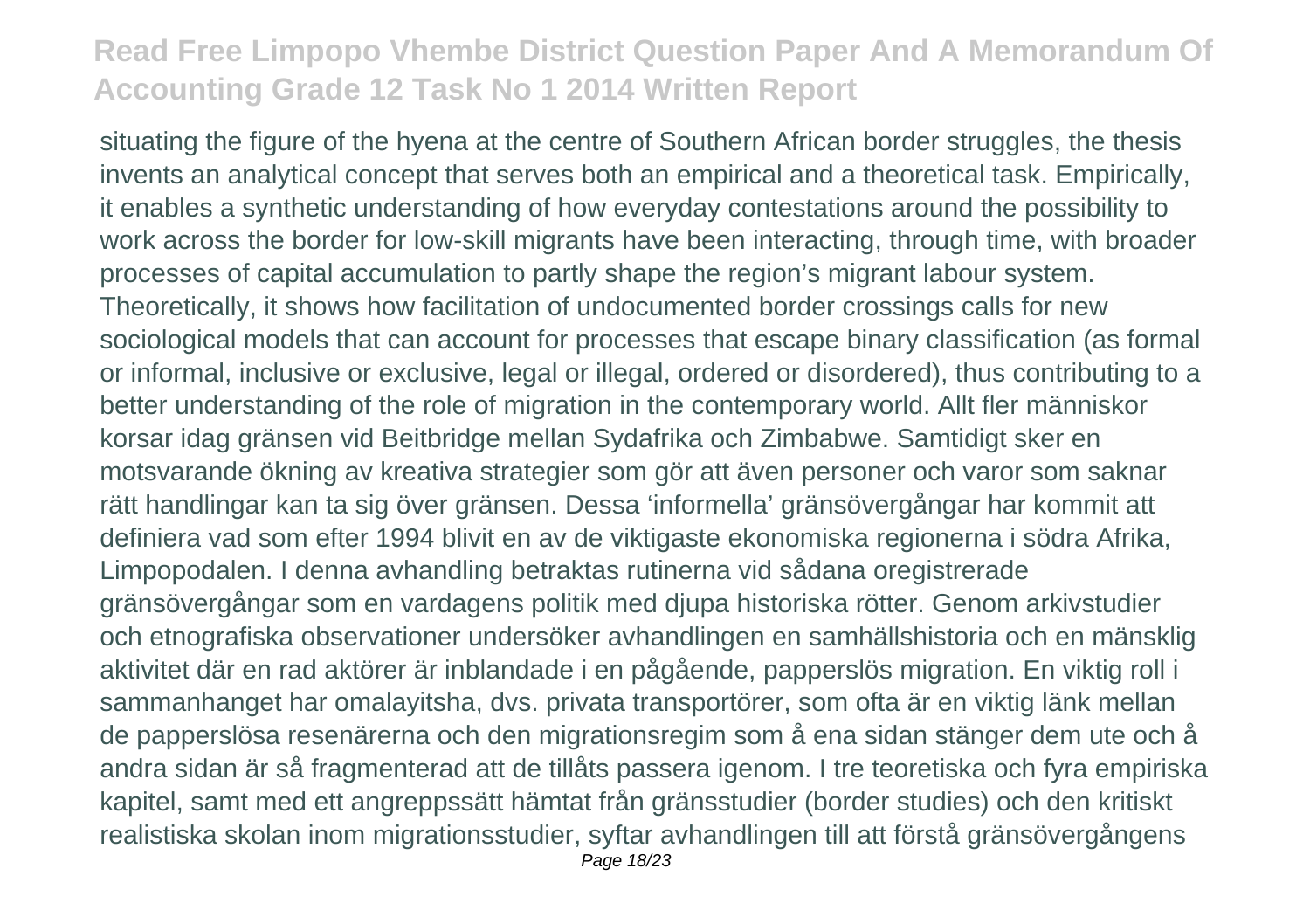praktik i förhållande till den irreguljära mobilitet och det överskott på billig arbetskraft som sätter sin prägel på en region där många är fattiga och fördrivna. I avhandlingens djuptolkningar av migranternas levda erfarenhet vid gränsen förbinds i sin tur de politisktekonomiska processerna (irreguljär migration, prekära arbetsvillkor och ekonomisk informalitet) med frågor om samhällelig identitet och migrantens subjektivitet. Avhandlingen ser hyenafiguren som central för förståelsen av de 'gränskamper' (border struggles) som utkämpas i södra Afrika; med hyenan introduceras också ett analytiskt begrepp. Empiriskt sett möjliggör begreppet en syntetisk förståelse av hur vardagliga tvister och problem som präglar arbetsmigrantens försök att jobba på andra sidan gränsen över tid samverkar med större processer av kapitalackumulation, som delvis formar regionens migrantarbetarsystem. I teoretiskt avseende visar begreppet hur förhandlingarna som sker vid gränskontrollen klargör behovet av nya sociologiska modeller som kan redogöra för samhällsprocesser som undflyr varje binär klassificering (som formell eller informell, inkluderande eller exkluderande, legal eller illegal, ordnad eller oordnad), och på så vis bidrar det till en bättre förståelse av migrationens betydelse i dagens värld.

Development studies in developing regions such as Southern Africa rely heavily on materials developed by Europeans with a European context. European dominance in development studies emanates from the fact that the discipline was first developed by Europeans. Some argue that this has led to distortions in theory and practice of development in Southern Africa. This book wishes to begin Africa's expedition to develop proper material to de-Westernize while Africanizing the context of the scholarship of rural development. African Perspectives on Reshaping Rural Development is an essential reference source that repositions the context of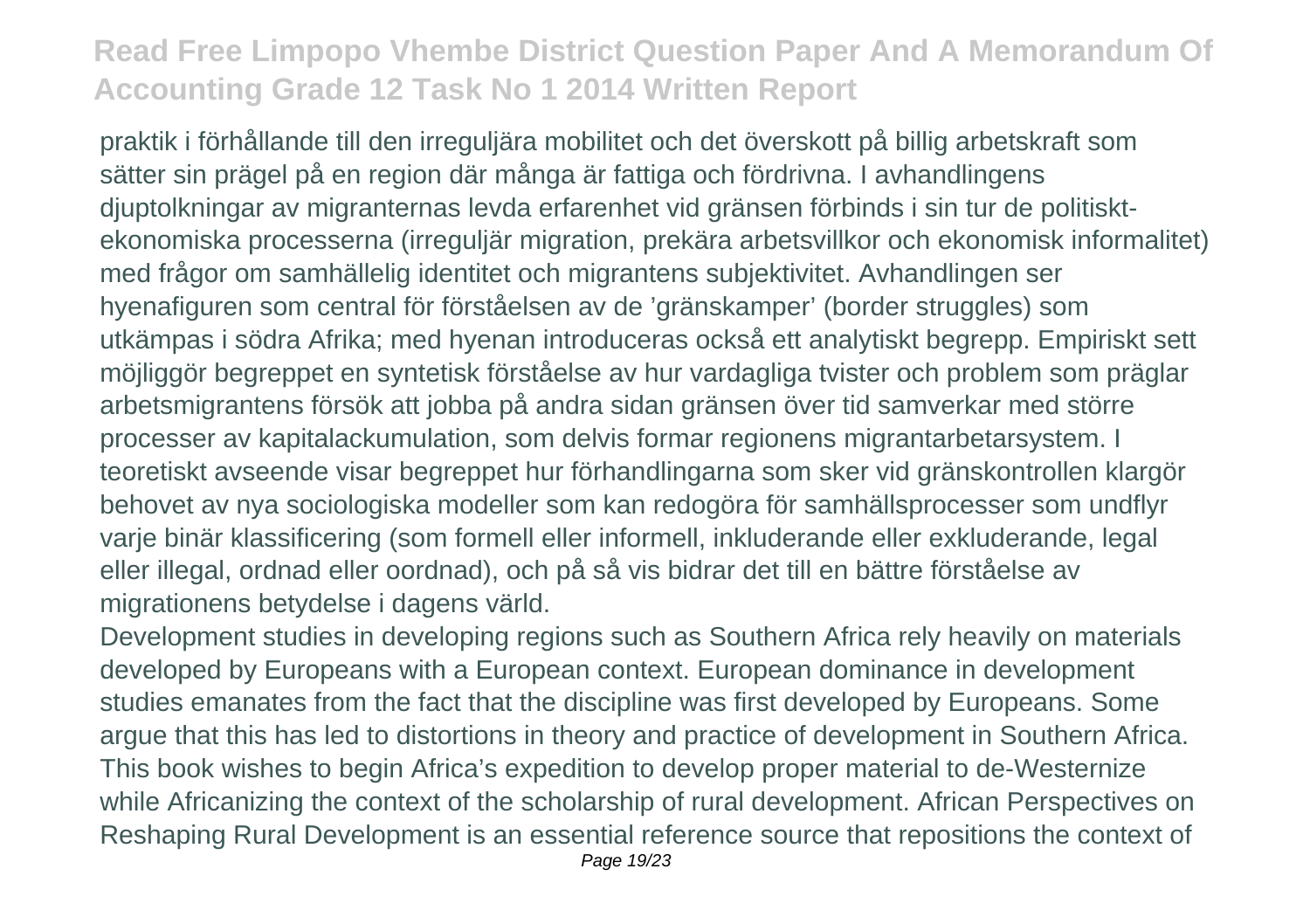rural development studies from the Western-centric knowledge system into an African context in order to solve African-centered problems. Featuring research on topics such as food security, poverty reduction, and community engagement, this book is ideally designed for planners, researchers, practitioners, policymakers, government officials, academicians, and students seeking clarity on theory and practice of development in Africa. Cervical Cancer is one of the leading cancers among women, especially in developing countries. Prevention and control are the most important public health strategies. Empowerment of women, education, "earlier" screening by affordable technologies like visual inspection, and treatment of precancers by cryotherapy/ LEEP are the most promising interventions to reduce the burden of cervical cancer.Dr Rajamanickam Rajkumar had the privilege of establishing a rural population based cancer registry in South India in 1996, as well as planning and implementing a large scale screening program for cervical cancer in 2000. The program was able to show a reduction in the incidence rate of cervical cancer by 25%, and reduction in mortality rate by 35%. This was the greatest inspiration for him to work on cerrvical cancer prevention, and he edited this book to inspire others to initiate such programs in developing countries. InTech - Open Access Publisher plays a major role in this crusade against cancer, and the authors have contributed to it very well.

Technological advances in generated molecular and cell biological data are transforming biomedical research. Sequencing, multi-omics and imaging technologies are likely to have deep impact on the future of medical practice. In parallel to technological developments, methodologies to gather, integrate, visualize and analyze heterogeneous and large-scale data sets are needed to develop new approaches for diagnosis, prognosis and therapy. Systems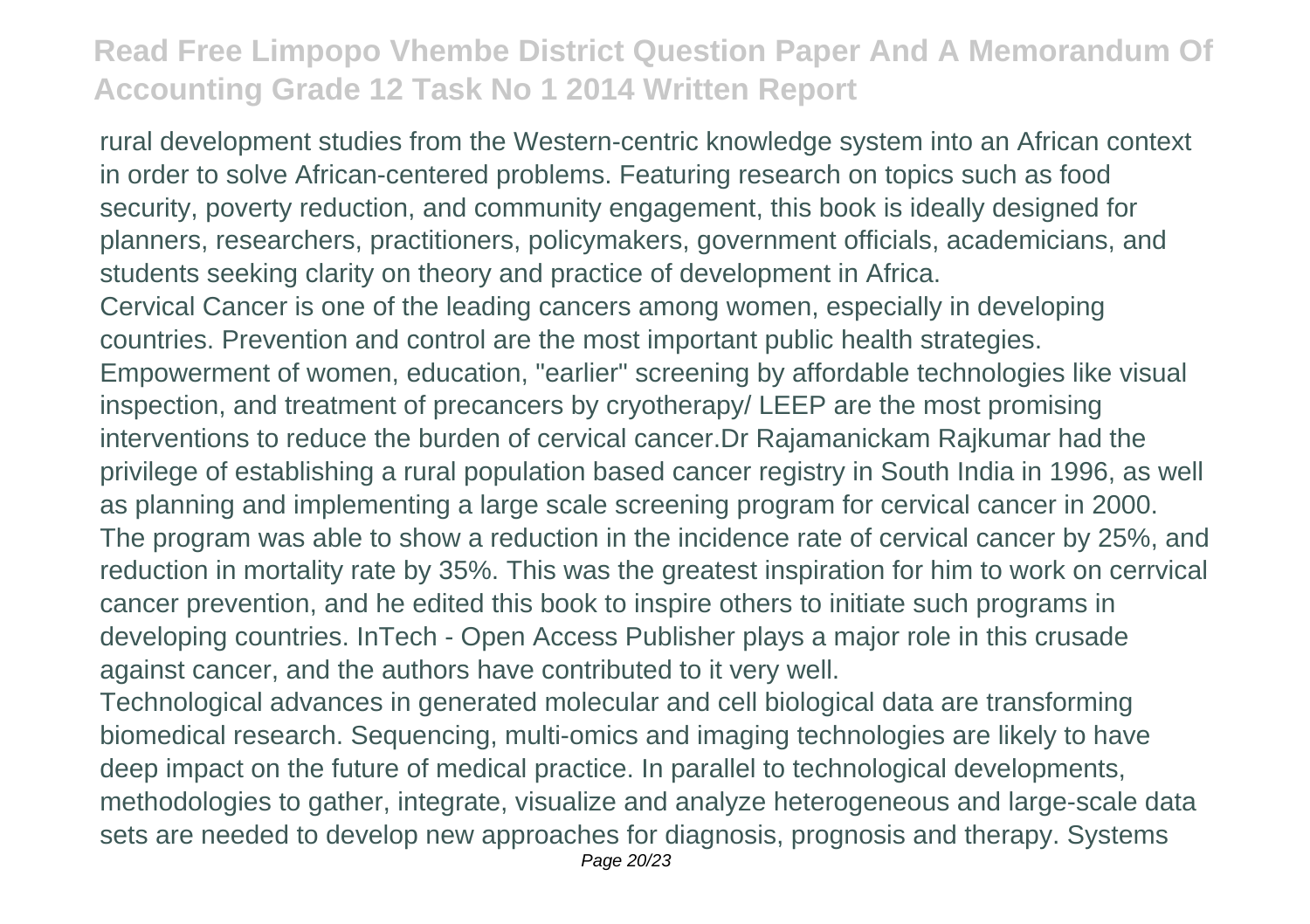Medicine: Integrative, Qualitative and Computational Approaches is an innovative, interdisciplinary and integrative approach that extends the concept of systems biology and the unprecedented insights that computational methods and mathematical modeling offer of the interactions and network behavior of complex biological systems, to novel clinically relevant applications for the design of more successful prognostic, diagnostic and therapeutic approaches. This 3 volume work features 132 entries from renowned experts in the fields and covers the tools, methods, algorithms and data analysis workflows used for integrating and analyzing multi-dimensional data routinely generated in clinical settings with the aim of providing medical practitioners with robust clinical decision support systems. Importantly the work delves into the applications of systems medicine in areas such as tumor systems biology, metabolic and cardiovascular diseases as well as immunology and infectious diseases amongst others. This is a fundamental resource for biomedical students and researchers as well as medical practitioners who need to need to adopt advances in computational tools and methods into the clinical practice. Encyclopedic coverage: 'one-stop' resource for access to information written by world-leading scholars in the field of Systems Biology and Systems Medicine, with easy cross-referencing of related articles to promote understanding and further research Authoritative: the whole work is authored and edited by recognized experts in the field, with a range of different expertise, ensuring a high quality standard Digitally innovative: Hyperlinked references and further readings, cross-references and diagrams/images will allow readers to easily navigate a wealth of information

Research Methods For Business, 8th Edition explains the principles and practices of using a systematic, organized method for solving problematic issues in business organizations.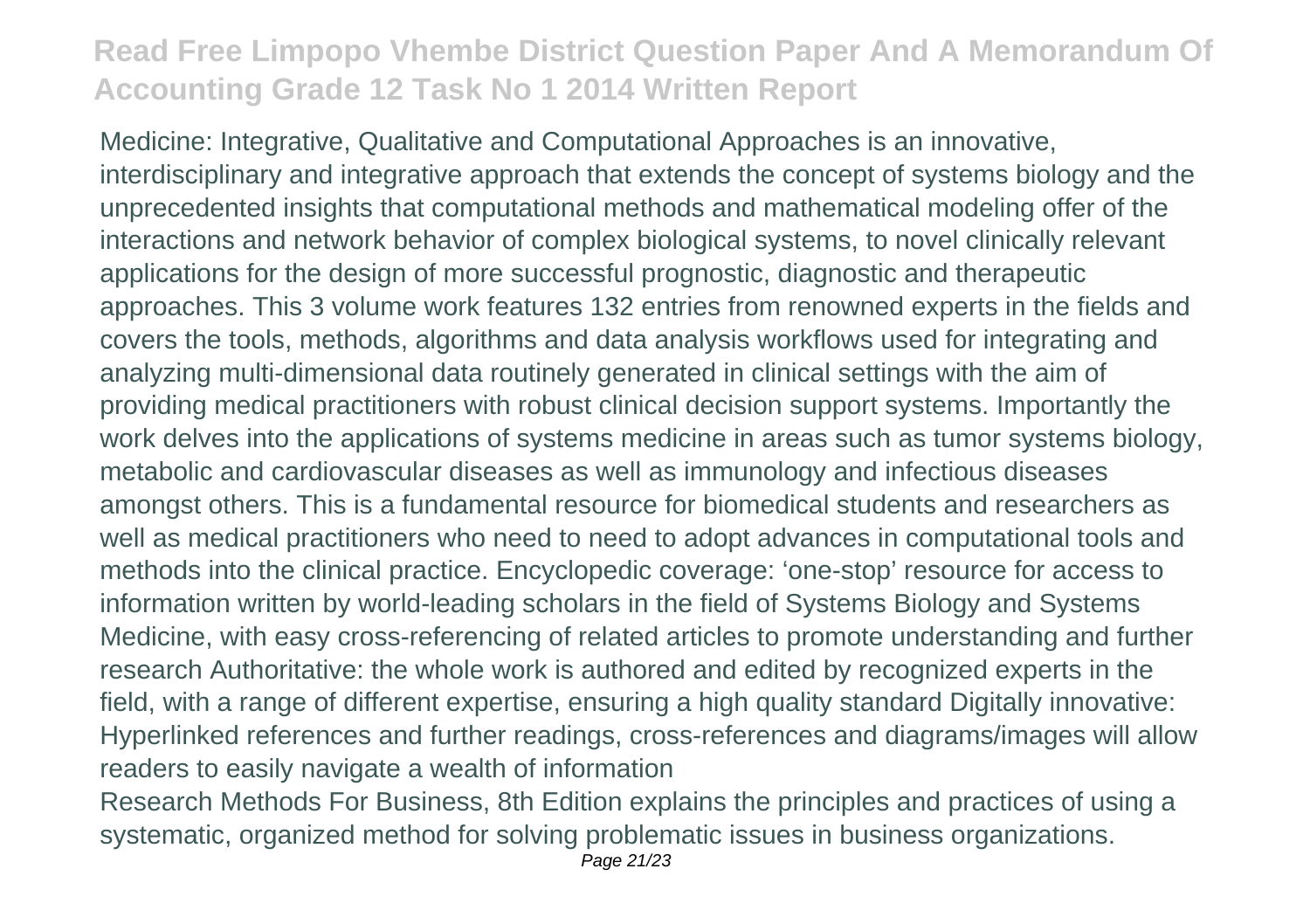Designed to help students view research from the perspective of management, this popular textbook guides students through the entire business research process. Organized into six main themes—Introduction, Defining the Management and the Research Problem, Theory, Collecting Information, Drawing Conclusions, and Writing and Presenting the Research Report—the text enables students to develop the skills and knowledge required to successfully create, conduct, and analyze a research project. Now in its eighth edition, this popular textbook has been thoroughly updated to incorporate substantial new and expanded content, and reflect current research methods and practices. The text uses a unique blended learning approach, allowing instructors the flexibility to custom-tailor their courses to fit their specific needs. This innovative approach combines the face-to-face classroom methods of the instructor with internet-based activities that enable students to study what they want, when they want, at their own pace.

The term 'natural disaster' is often used to refer to natural events such as earthquakes, hurricanes or floods. However, the phrase 'natural disaster' suggests an uncritical acceptance of a deeply engrained ideological and cultural myth. At Risk questions this myth and argues that extreme natural events are not disasters until a vulnerable group of people is exposed. The updated new edition confronts a further ten years of ever more expensive and deadly disasters and discusses disaster not as an aberration, but as a signal failure of mainstream 'development'. Two analytical models are provided as tools for understanding vulnerability. One links remote and distant 'root causes' to 'unsafe conditions' in a 'progression of vulnerability'. The other uses the concepts of 'access' and 'livelihood' to understand why some households are more vulnerable than others. Examining key natural events and incorporating